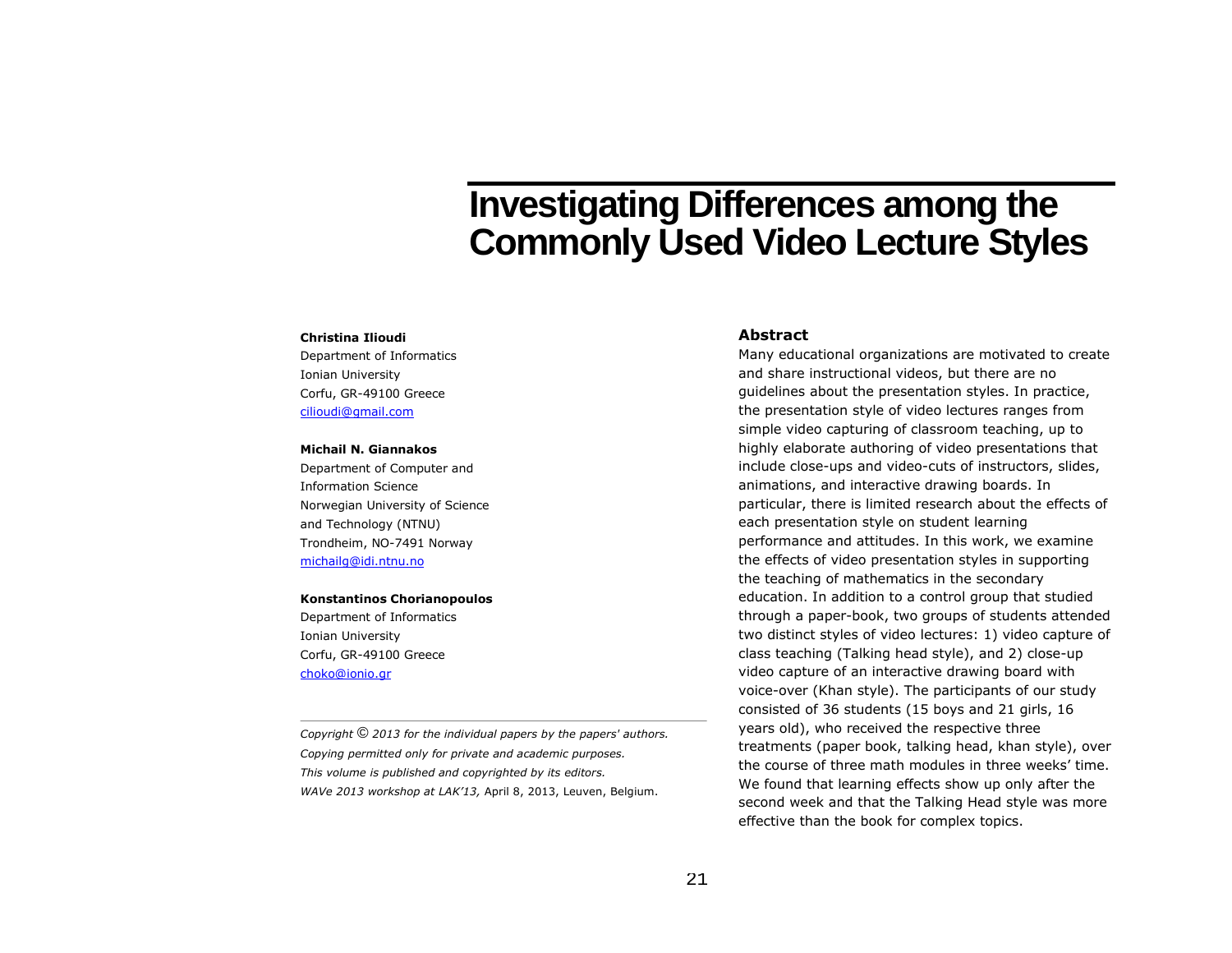



Figure 1. There are many styles of presenting a video lecture. In this work, we focus on the talking head and the interactive drawing board ones which are popular with iTunes University and the Khan Academy respectively

# **Author Keywords**

Video, talking head lectures, khan style, satisfaction, playfulness, enjoyment, e-learning, performance

# **ACM Classification Keywords**

K.3.1 [**Computers and Education**]: Computer Uses in Education - Computer-managed instruction (CMI).

# **Introduction**

Video lectures have been growing in popularity and many organizations, universities and open learning systems are employing them as a main- or self-study medium, such as Coursera, Udacity, EdX, Khan Academy, TED, and Video Lectures. Although there is a growing interest and use, the benefits and the drawbacks of each different lecture type have not studied yet. The main goal of our research is to explore the effectiveness of different video lectures in teaching mathematics. For this purpose, we produced two different kinds of video lectures: 1) Video capturing of a typical class course and 2) video capturing of an interactive drawing board with voice over. Next, we employed three groups of students, namely two groups for the two kinds of video lecture, as well as one control group. In addition to learning performance measurement, we also employed the enjoyment construct, which students reported at the end of their participation.

Research has shown that students benefit from video based or assisted learning [1], [5], [6]. Specifically nowadays with the growth of many and diverse learning systems like Centra and Matherhorn; the use of video to enhance the learning process attracts much attention. Many educational systems have been developed to use video as the main or secondary tool

to enhance the learning process. For example, Carnegie Melon University has created a low cost system called "Just-In-Time Lecture". This system has shown that the use of video in the educational process has analogous results with the traditional classes [9]. In the year 2012, there has been a proliferation of Massive Open Online Courses (MOOC), from companies such as Coursera, Udacity, and EdX. Since there is no single standard way or right way of doing a video lecture (Figure 1), it is worth exploring the effects of different styles of video lectures.

Indeed, videos lectures can take diverse forms and the video lecture style might have effects on important educational parameters such as learning performance and enjoyment. One of the most commonly used is the talking-head lecture, which is the type used by most of the universities (e.g., Stanford, MIT courseware). Another style of video lecture that is growing in popularity is the Khan academy style (hereinafter Khan style). Therefore, the main research goals of our study is to explore the differences among talking head and khan video lectures style, and to compare the differences to the traditional paper book that has been used for centuries during the self-study of the student. The motivation for study is based on the importance of enjoyment derived from a teaching method and is in alignment with previous research [4], who performed a comparison between two teaching methods.

# **Methodology**

We produced two styles of videos, one with teacher's participation (Talking Head) using the traditional green chalkboard (Figure 2) and the other one with the teacher's voice over the interactive drawing board (Figure 3). In our study, the duration of each video was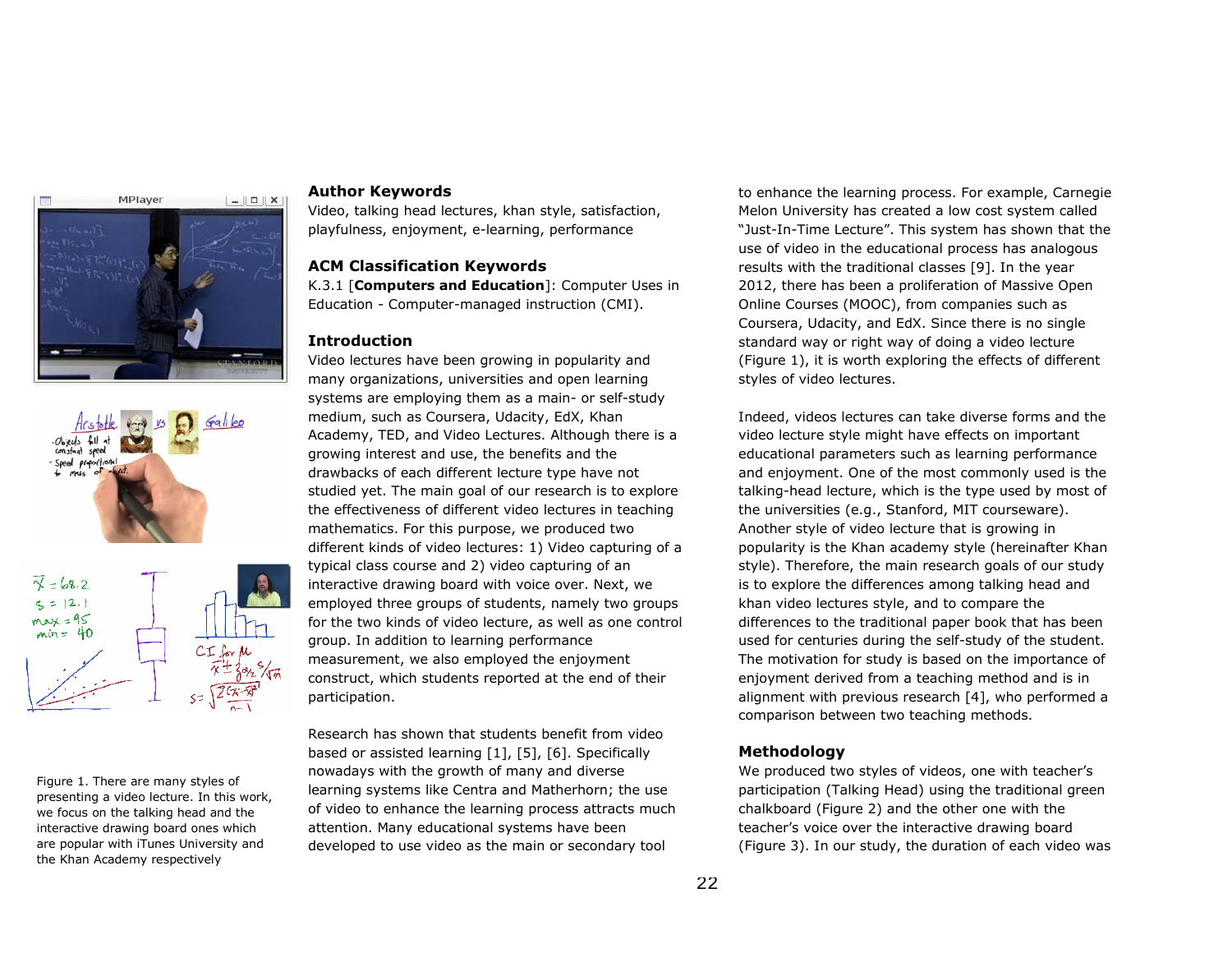

Figure 2. Example of Talking Head Video

| <b>STATE SHOTT</b>                                                      | <b>Doother</b>                           | 80 |
|-------------------------------------------------------------------------|------------------------------------------|----|
| $LLL = \sqrt{(LN^2 -  L )/2} = IL$                                      | $\sqrt{10} - 35.96 = 10$                 |    |
| $=$ <sup>3</sup> $L^3$<br>31                                            | 10.35.90<br>$=$                          |    |
| 404<br>16<br>Ξ<br>ų                                                     | $10^{\frac{1}{2}}$ 53. 40 <sup>6</sup> = |    |
| $\frac{1}{97}$ 4<br>9<br>$=$                                            | $\overline{\delta}$<br>31<br>$[3^{i}]$   |    |
| $\sqrt{2}$<br>š<br>ES.<br>IS.<br>15<br>3.13<br>$\sqrt{3}$<br>$\sqrt{3}$ | 医后<br>$-5-\sqrt{3}$                      |    |
| 叫                                                                       |                                          |    |
| 532<br>$5\sqrt{n^5}$                                                    |                                          |    |
|                                                                         | 顺                                        |    |

Figure 3. Example of Khan Style Video

Table 2. The Factors and their definitions

| Factor                  | Definition                                                                             |
|-------------------------|----------------------------------------------------------------------------------------|
| Enjoyment               | The degree to which the<br>teaching type is<br>perceived to be<br>personally enjoyable |
| Learning<br>Performance | The knowledge acquired<br>during the treatment.                                        |

10 minutes. For the talking head style of video lectures, the content looks like the traditional lecture and it has been a popular video lecture format for many online videos because it is easy to capture and share without going through a resource intensive video editing postproduction. In these videos the teacher was presenting a summary of the unit he had taught. For the Khan Style lecture, the viewer concentrates upon the boards' content. Only the teachers' voice and the exercises are participated in this kind of video. The video content focuses on what is being written on the board. The bamboo pen was used for the creation of these videos. This kind of video is very popular in the Khan Academy and Udacity, which was the motivation for this study. In both video lecture styles, the teacher was presenting the exact same summary of the module he had taught during the normal course hours.

Thirty-six experimental subjects, 15 boys and 21 girls (16 years old) participated in this study. The students wrote a pre-test on mathematics before the separation into groups, so that the groups are equivalents in terms of previous math performance. After the test we had three groups with 12 students each with a grade average in the pre-test of 16.5 out of 20 points. The presentation of the video took place in the computer laboratory. Every student was watching the 10 minutes video on the computer. One group watched the video with the teacher making a presentation (Talking Head lecture); another group watched the video with a closeup of an interactive board (Khan Style) and the control group browsed through a paper book for the same amount of time.

The study consisted of two parts. In the first part, each one of the groups studied for their module by

employing the respective treatments (two styles of video and the paper book). This part of the study was held three times for each group for three different modules of mathematics. Students had ten minutes to watch each style of video and the control group to read the respective module from the book. At the end of each time students solved a test according to the unit they had taught, which lasted twenty minutes. In all cases, the experimental procedure was very strict with regard to the time that the students had. For the implementation of the second part we employed a standard questionnaire which consisted of three questions. The purpose of the questions was to examine the Enjoyment factor (Table 1). Finally, we analysed the data with the use of SPSS program. We used the Mann-Whitney U Test for the processing because of the small sample.

# **Results**

In the following table we summarize the results of our study.

Table 3. Mean values & standard deviations of the 3 types

|                      | Mean (S.D.)    |            |            |  |  |
|----------------------|----------------|------------|------------|--|--|
|                      | <b>Talking</b> | Khan Style | Paper      |  |  |
|                      | Head           |            | book       |  |  |
| Enjoyment            | 2.03(0.96)     | 1.97(0.82) | 2.89(1.15) |  |  |
| Learning             | 6.38(1.52)     | 6.31(1.54) | 6.26(1.12) |  |  |
| Performance 1        |                |            |            |  |  |
| Learning             | 6.37(2.95)     | 5.89(2.40) | 5.24(3.04) |  |  |
| <b>Performance 2</b> |                |            |            |  |  |
| Learning             | 7.62 (2.70)    | 6.51(2.05) | 4.66(3.50) |  |  |
| <b>Performance 3</b> |                |            |            |  |  |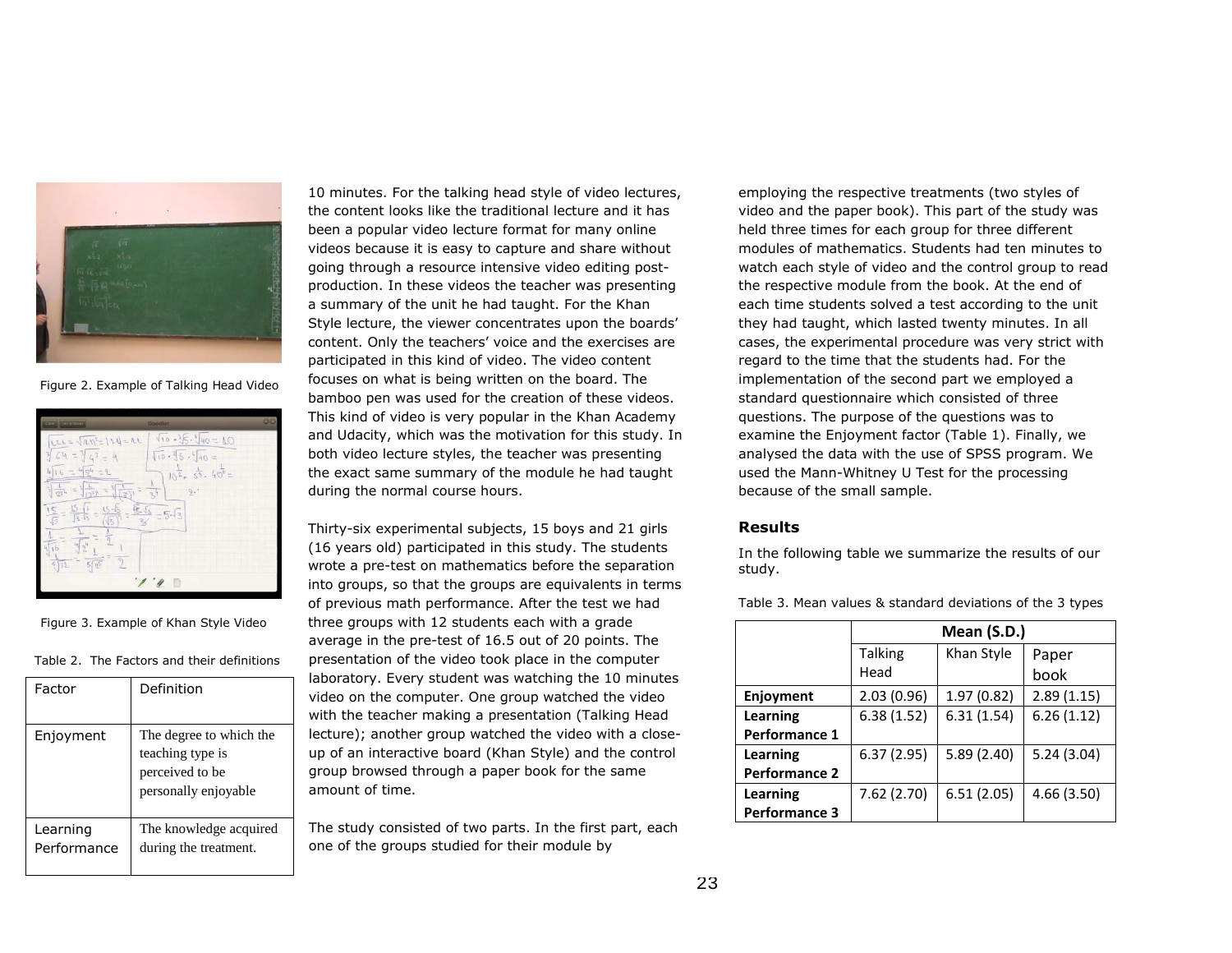To examine potential differences among the three groups we performed Mann-Whitney U test. As it can be seen from the outcome data in Table 3, students' studied at the 'Paper Book' group enjoyed the procedure more than the 'Talking Head' and the 'Khan Style' groups (p<0,05). In addition, we used Mann-Whitney U to test the difference on learning

performance. During the first two modules the learning performance of the three groups has no significant difference. However, at the third module the learning performance of the Talking Head group was significantly better than the Khan Style group  $(p<0.05)$ .

| Factor        | Type A              | Type B     | Z        | U    | P       | Result |
|---------------|---------------------|------------|----------|------|---------|--------|
| Enjoyment     | <b>Talking Head</b> | Khan Style | $-0.058$ | 71   | 0.95    | i.d.   |
|               | <b>Talking Head</b> | Paper book | $-2.07$  | 36.5 | $0.04*$ | s.d.   |
|               | Khan Style          | Paper book | $-2.01$  | 37.5 | $0.04*$ | s.d.   |
| Learning      | <b>Talking Head</b> | Khan Style | $-0.38$  | 65.5 | 0.71    | i.d.   |
| Performance 1 | <b>Talking Head</b> | Paper book | $-0.17$  | 69   | 0.86    | i.d.   |
|               | Khan Style          | Paper book | 0.00     | 72   | 1.00    | i.d.   |
| Learning      | <b>Talking Head</b> | Khan Style | $-0.99$  | 55   | 0.32    | i.d.   |
| Performance 2 | <b>Talking Head</b> | Paper book | $-1.16$  | 52   | 0.25    | i.d.   |
|               | Khan Style          | Paper book | $-0.52$  | 63   | 0.60    | i.d.   |
| Learning      | <b>Talking Head</b> | Khan Style | $-1.78$  | 41.5 | 0.08    | i.d.   |
| Performance 3 | <b>Talking Head</b> | Paper book | $-2.39$  | 31   | $0.02*$ | s.d.   |
|               | Khan Style          | Paper book | $-1.48$  | 46.5 | 0.14    | i.d.   |

Table 4. Testing the differences among Talking Head, Khan Style and Paper book using Mann-Whitney U test

i.d. Insignificant Difference; s.d. Significant Difference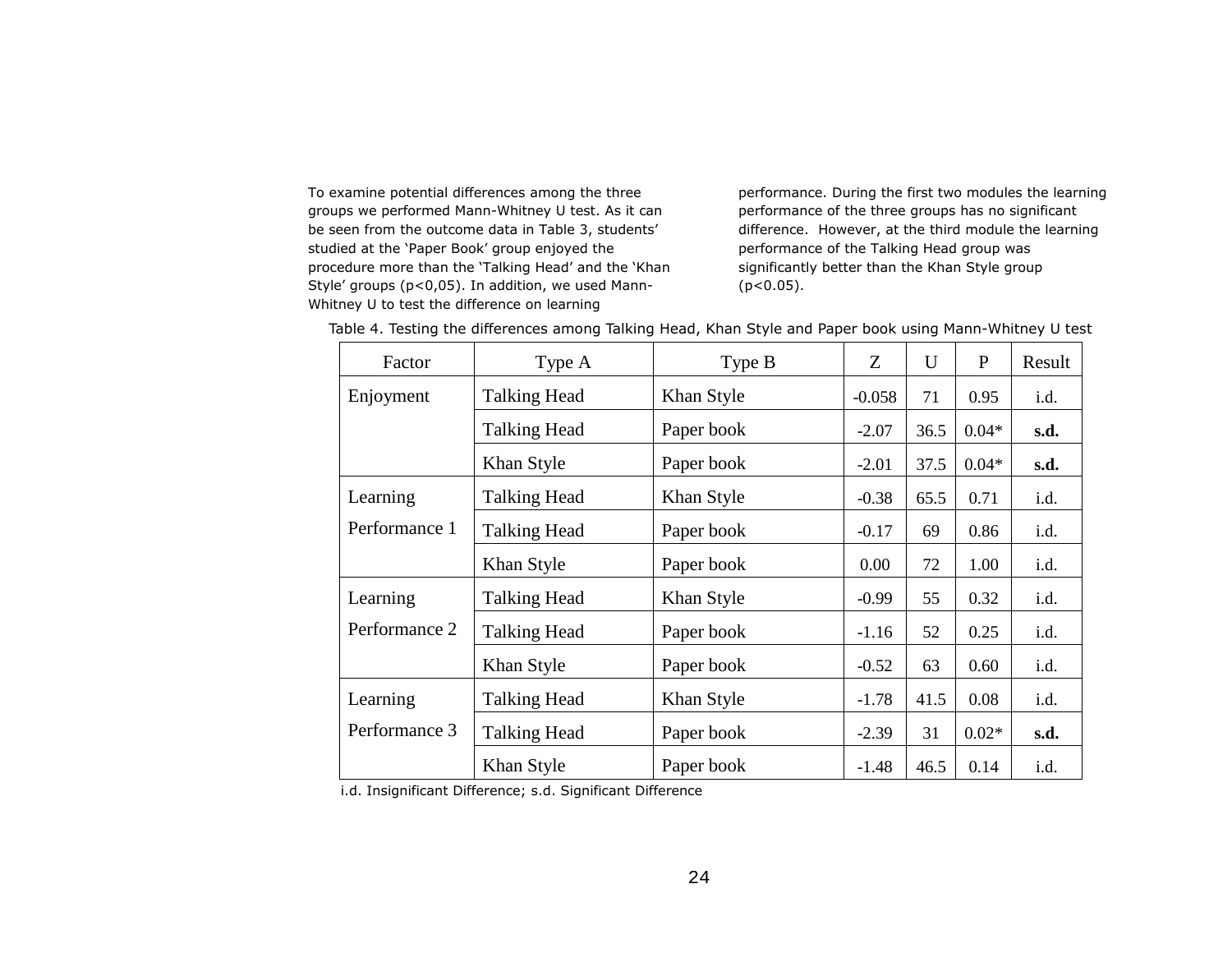# **Conclusion and Further Research**

We found significant statistical differences between the tested video styles and there are also some interesting explanations and useful conclusions. Most notably, the enjoyment measure was reported higher in the control group, who employed a paper-book to study the three modules in mathematics. The familiarity of the students with paper books might be one explanation of enjoying this medium in comparison to the video medium. Another explanation is that students of the Talking Head group and Khan Style group had not employed any video before for their self-study. The preference of video styles might depend on previous exposure to them and there might be cultural and personal parameters, which have to be controlled in further research. In conclusion, further research should pretest students according to their previous exposure to video lectures and to group them accordingly.

Actual learning performance was slightly improved when the students employed the videos in comparison to the paper book, but this is only after the second week, which indicates that the students need to become familiar with new teaching styles. In particular, there was higher performance in the case of the Talking Head over the Khan Style video lecture. Although we hypothetized that the Khan Style might be result in better performance this was not true. One explanation is that the students felt more familiar with the Talking Head video lecture. Notably, the improvement in learning performance was higher for the last mathematics module, which was the most complicated module of the three. Therefore, there might be an influence of the type of course on the learning performance across the self-study mediums and video lectures seem to be superior for complex learning.

Moreover, further research should measure the learning performance over more teaching modules than three and over more courses than mathematics.



Figure 4. Students enjoyed the book because they had control of browsing, but their performance was higher with the Talking Head video lecture for complicated mathematic module

It is important to note that students watched the videos linearly and did not have the time to watch the video again or reply it. In particular, the use of video did not give the opportunity to students to have any interaction with it when they were watching the video, in contrast to the paper book treatment group, who was observed to browse through the pages. Therefore, in further research, we must allow the students to interact with the videos [2], but this treatment might need more